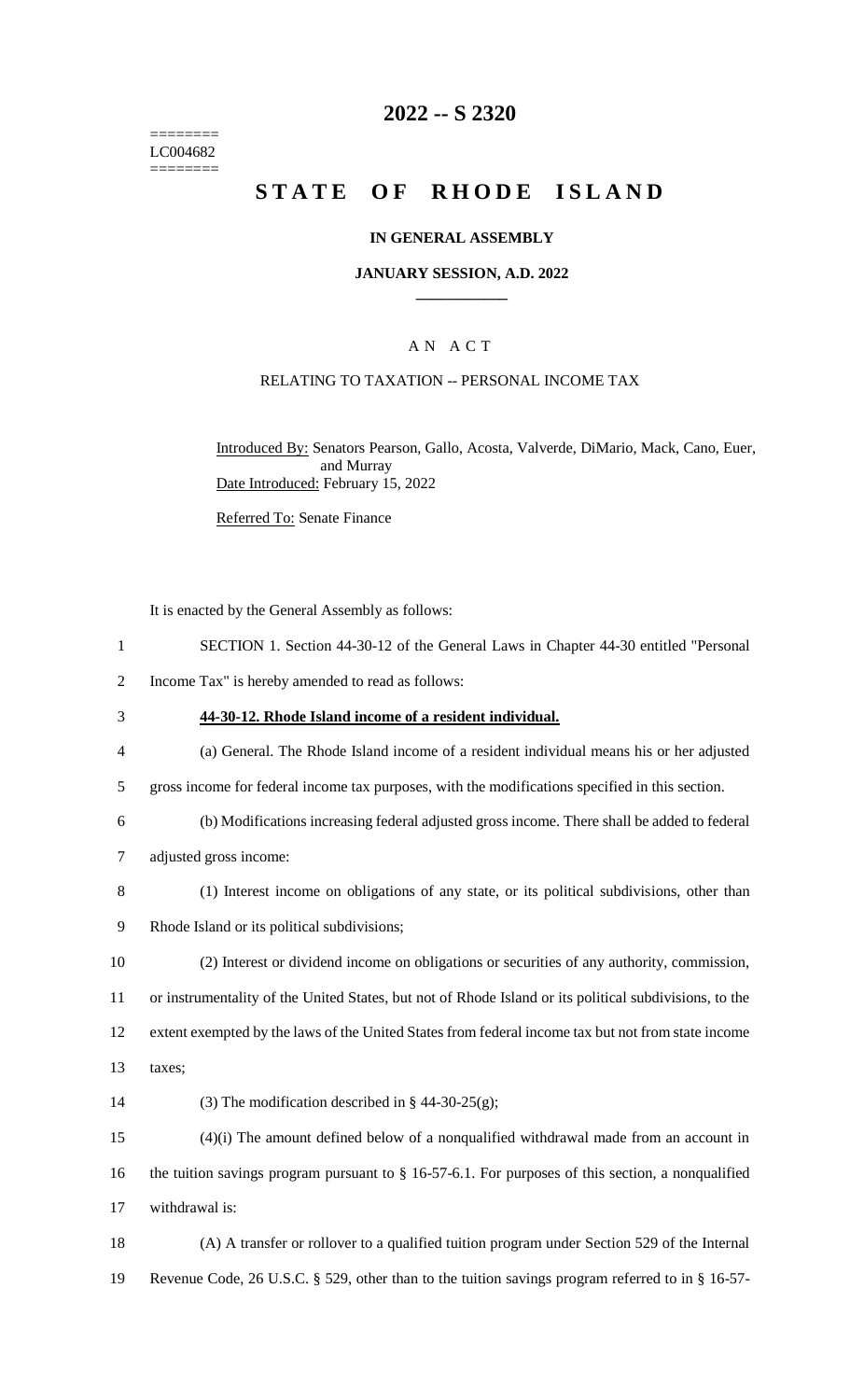6.1; and

 (B) A withdrawal or distribution that is: (I) Not applied on a timely basis to pay "qualified higher education expenses" as defined in § 16-57-3(12) of the beneficiary of the account from which the withdrawal is made; (II) Not made for a reason referred to in § 16-57-6.1(e); or (III) Not made in other circumstances for which an exclusion from tax made applicable by Section 529 of the Internal Revenue Code, 26 U.S.C. § 529, pertains if the transfer, rollover, withdrawal, or distribution is made within two (2) taxable years following the taxable year for which a contributions modification pursuant to subsection (c)(4) of this section is taken based on contributions to any tuition savings program account by the person who is the participant of the account at the time of the contribution, whether or not the person is the participant of the account at the time of the transfer, rollover, withdrawal or distribution; 13 (ii) In the event of a nonqualified withdrawal under subsection  $(b)(4)(i)(A)$  or  $(b)(4)(i)(B)$  of this section, there shall be added to the federal adjusted gross income of that person for the taxable year of the withdrawal an amount equal to the lesser of: (A) The amount equal to the nonqualified withdrawal reduced by the sum of any administrative fee or penalty imposed under the tuition savings program in connection with the nonqualified withdrawal plus the earnings portion thereof, if any, includible in computing the person's federal adjusted gross income for the taxable year; and (B) The amount of the person's contribution modification pursuant to subsection (c)(4) of this section for the person's taxable year of the withdrawal and the two (2) prior taxable years less the amount of any nonqualified withdrawal for the two (2) prior taxable years included in computing the person's Rhode Island income by application of this subsection for those years. Any amount added to federal adjusted gross income pursuant to this subdivision shall constitute Rhode Island income for residents, nonresidents and part-year residents; 26 (5) The modification described in  $\S$  44-30-25.1(d)(3)(i); (6) The amount equal to any unemployment compensation received but not included in federal adjusted gross income; (7) The amount equal to the deduction allowed for sales tax paid for a purchase of a 30 qualified motor vehicle as defined by the Internal Revenue Code  $\S$  164(a)(6); and (8) For any taxable year beginning on or after January 1, 2020, the amount of any Paycheck Protection Program loan forgiven for federal income tax purposes as authorized by the Coronavirus Aid, Relief, and Economic Security Act and/or the Consolidated Appropriations Act, 2021 and/or any other subsequent federal stimulus relief packages enacted by law, to the extent that the amount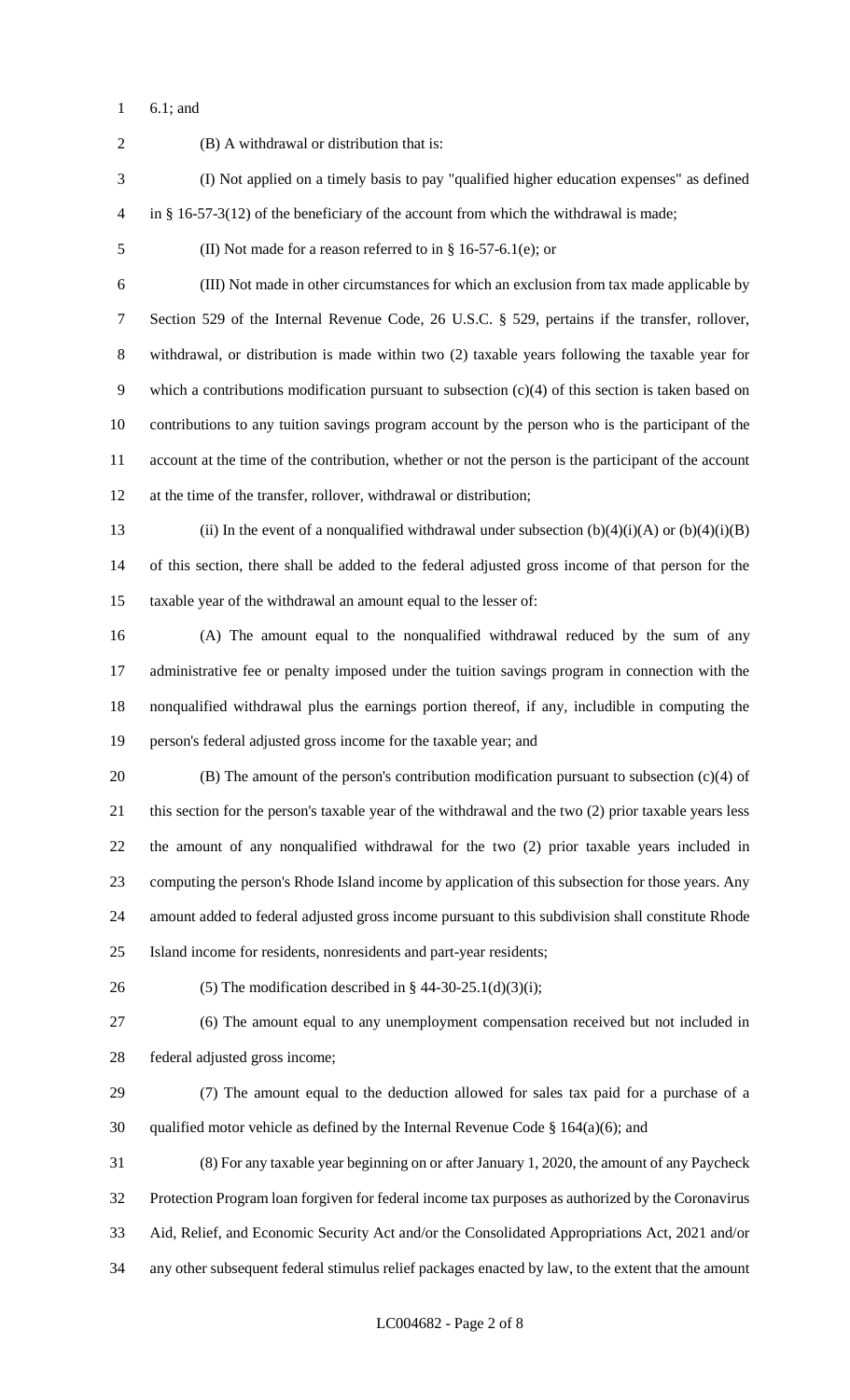of the loan forgiven exceeds \$250,000, including an individual's distributive share of the amount of a pass-through entity's loan forgiveness in excess of \$250,000.

 (c) Modifications reducing federal adjusted gross income. There shall be subtracted from federal adjusted gross income:

 (1) Any interest income on obligations of the United States and its possessions to the extent includible in gross income for federal income tax purposes, and any interest or dividend income on obligations, or securities of any authority, commission, or instrumentality of the United States to the extent includible in gross income for federal income tax purposes but exempt from state income taxes under the laws of the United States; provided, that the amount to be subtracted shall in any case be reduced by any interest on indebtedness incurred or continued to purchase or carry obligations or securities the income of which is exempt from Rhode Island personal income tax, to the extent the interest has been deducted in determining federal adjusted gross income or taxable income;

(2) A modification described in § 44-30-25(f) or § 44-30-1.1(c)(1);

 (3) The amount of any withdrawal or distribution from the "tuition savings program" referred to in § 16-57-6.1 that is included in federal adjusted gross income, other than a withdrawal or distribution or portion of a withdrawal or distribution that is a nonqualified withdrawal;

 (4) Contributions made to an account under the tuition savings program, including the "contributions carryover" pursuant to subsection (c)(4)(iv) of this section, if any, subject to the following limitations, restrictions and qualifications:

 (i) The aggregate subtraction pursuant to this subdivision for any taxable year of the taxpayer shall not exceed five hundred dollars (\$500) or one thousand dollars (\$1,000) if a joint return;

(ii) The following shall not be considered contributions:

 (A) Contributions made by any person to an account who is not a participant of the account at the time the contribution is made;

 (B) Transfers or rollovers to an account from any other tuition savings program account or from any other "qualified tuition program" under section 529 of the Internal Revenue Code, 26 U.S.C. § 529; or

(C) A change of the beneficiary of the account;

 (iii) The subtraction pursuant to this subdivision shall not reduce the taxpayer's federal adjusted gross income to less than zero (0);

 (iv) The contributions carryover to a taxable year for purpose of this subdivision is the excess, if any, of the total amount of contributions actually made by the taxpayer to the tuition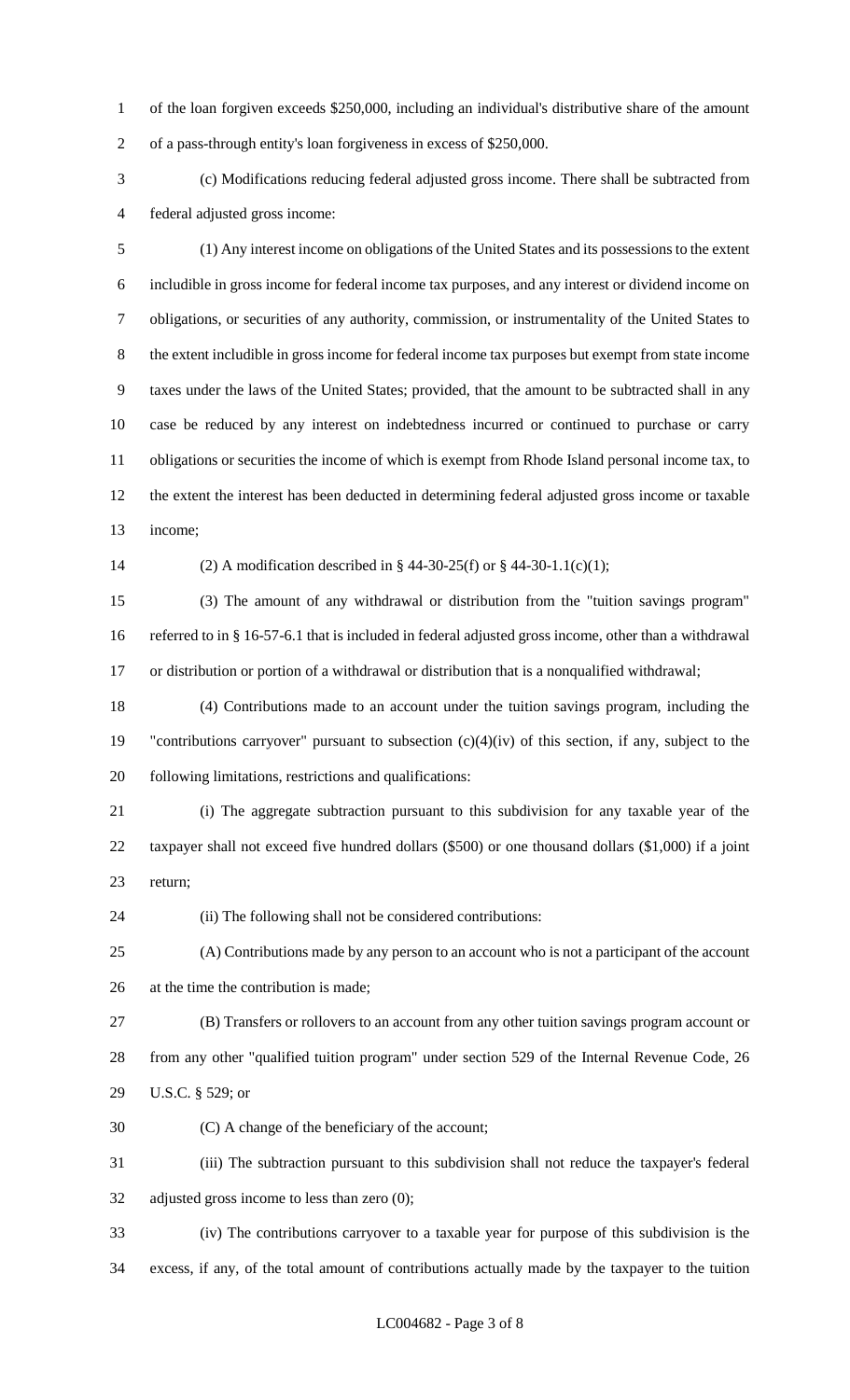- savings program for all preceding taxable years for which this subsection is effective over the sum
- of:
- (A) The total of the subtractions under this subdivision allowable to the taxpayer for all such preceding taxable years; and

 (B) That part of any remaining contribution carryover at the end of the taxable year which exceeds the amount of any nonqualified withdrawals during the year and the prior two (2) taxable years not included in the addition provided for in this subdivision for those years. Any such part shall be disregarded in computing the contributions carryover for any subsequent taxable year;

 (v) For any taxable year for which a contributions carryover is applicable, the taxpayer shall include a computation of the carryover with the taxpayer's Rhode Island personal income tax return for that year, and if for any taxable year on which the carryover is based the taxpayer filed a 12 joint Rhode Island personal income tax return but filed a return on a basis other than jointly for a subsequent taxable year, the computation shall reflect how the carryover is being allocated between the prior joint filers;

15 (5) The modification described in  $\S$  44-30-25.1(d)(1);

 (6) Amounts deemed taxable income to the taxpayer due to payment or provision of insurance benefits to a dependent, including a domestic partner pursuant to chapter 12 of title 36 or other coverage plan;

(7) Modification for organ transplantation.

 (i) An individual may subtract up to ten thousand dollars (\$10,000) from federal adjusted gross income if he or she, while living, donates one or more of his or her human organs to another human being for human organ transplantation, except that for purposes of this subsection, "human organ" means all or part of a liver, pancreas, kidney, intestine, lung, or bone marrow. A subtract modification that is claimed hereunder may be claimed in the taxable year in which the human organ transplantation occurs.

 (ii) An individual may claim that subtract modification hereunder only once, and the subtract modification may be claimed for only the following unreimbursed expenses that are incurred by the claimant and related to the claimant's organ donation:

(A) Travel expenses.

(B) Lodging expenses.

(C) Lost wages.

 (iii) The subtract modification hereunder may not be claimed by a part-time resident or a nonresident of this state;

(8) Modification for taxable Social Security income.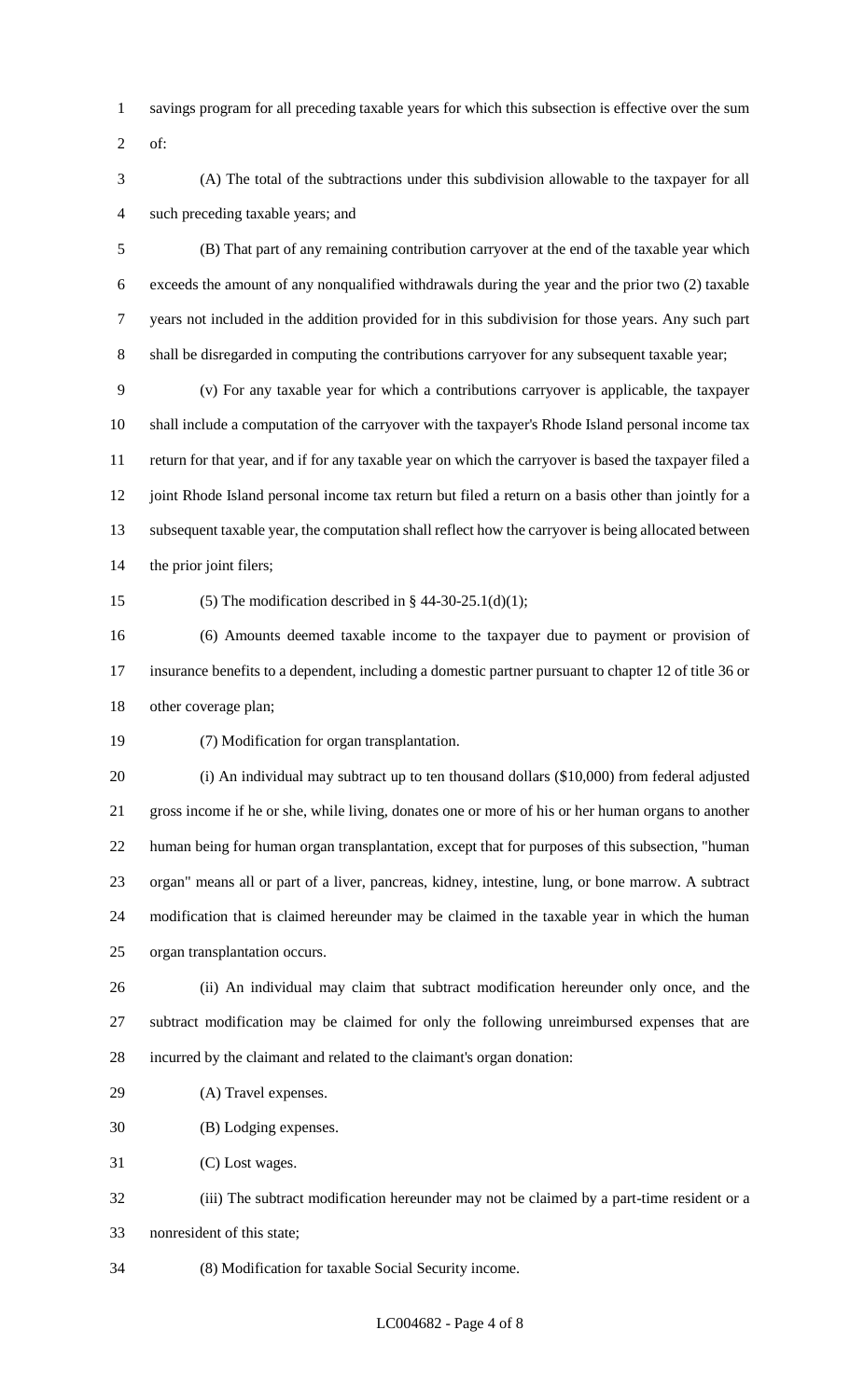(i) For tax years beginning on or after January 1, 2016:

 (A) For a person who has attained the age used for calculating full or unreduced social security retirement benefits who files a return as an unmarried individual, head of household, or married filing separate whose federal adjusted gross income for the taxable year is less than eighty thousand dollars (\$80,000); or

 (B) A married individual filing jointly or individual filing qualifying widow(er) who has attained the age used for calculating full or unreduced social security retirement benefits whose joint federal adjusted gross income for the taxable year is less than one hundred thousand dollars (\$100,000), an amount equal to the social security benefits includible in federal adjusted gross income.

 (ii) Adjustment for inflation. The dollar amount contained in subsections (c)(8)(i)(A) and (c)(8)(i)(B) of this section shall be increased annually by an amount equal to:

13 (A) Such dollar amount contained in subsections  $(c)(8)(i)(A)$  and  $(c)(8)(i)(B)$  of this section adjusted for inflation using a base tax year of 2000, multiplied by;

(B) The cost-of-living adjustment with a base year of 2000.

 (iii) For the purposes of this section the cost-of-living adjustment for any calendar year is 17 the percentage (if any) by which the consumer price index for the preceding calendar year exceeds the consumer price index for the base year. The consumer price index for any calendar year is the average of the consumer price index as of the close of the twelve-month (12) period ending on August 31, of such calendar year.

 (iv) For the purpose of this section the term "consumer price index" means the last consumer price index for all urban consumers published by the department of labor. For the purpose of this section the revision of the consumer price index which is most consistent with the consumer price index for calendar year 1986 shall be used.

 (v) If any increase determined under this section is not a multiple of fifty dollars (\$50.00), such increase shall be rounded to the next lower multiple of fifty dollars (\$50.00). In the case of a married individual filing separate return, if any increase determined under this section is not a multiple of twenty-five dollars (\$25.00), such increase shall be rounded to the next lower multiple of twenty-five dollars (\$25.00);

 (9) Modification for up to fifteen thousand dollars (\$15,000) of taxable retirement income from certain pension plans or annuities.

 (i) For tax years beginning on or after January 1, 2017, a modification shall be allowed for up to fifteen thousand dollars (\$15,000) of taxable pension and/or annuity income that is included in federal adjusted gross income for the taxable year: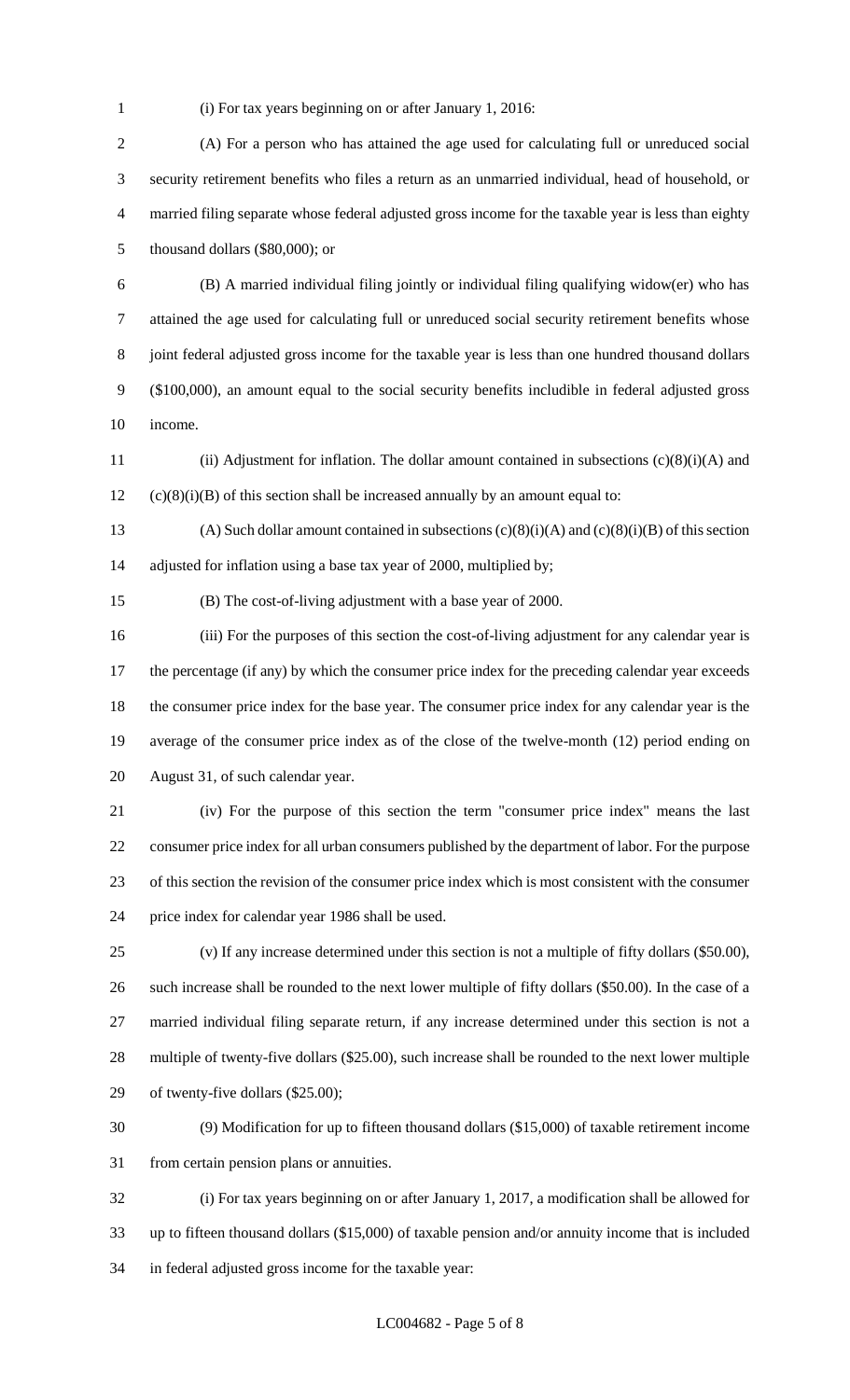(A) For a person who has attained the age used for calculating full or unreduced social security retirement benefits who files a return as an unmarried individual, head of household, or married filing separate whose federal adjusted gross income for such taxable year is less than the 4 amount used for the modification contained in subsection  $(c)(8)(i)(A)$  of this section an amount not to exceed \$15,000 of taxable pension and/or annuity income includible in federal adjusted gross income; or

 (B) For a married individual filing jointly or individual filing qualifying widow(er) who has attained the age used for calculating full or unreduced social security retirement benefits whose joint federal adjusted gross income for such taxable year is less than the amount used for the 10 modification contained in subsection (c)(8)(i)(B) of this section an amount not to exceed \$15,000 of taxable pension and/or annuity income includible in federal adjusted gross income.

 (ii) Adjustment for inflation. The dollar amount contained by reference in subsections 13 (c)(9)(i)(A) and (c)(9)(i)(B) of this section shall be increased annually for tax years beginning on or after January 1, 2018, by an amount equal to:

15 (A) Such dollar amount contained by reference in subsections  $(c)(9)(i)(A)$  and  $(c)(9)(i)(B)$ 16 of this section adjusted for inflation using a base tax year of 2000, multiplied by;

(B) The cost-of-living adjustment with a base year of 2000.

 (iii) For the purposes of this section, the cost-of-living adjustment for any calendar year is the percentage (if any) by which the consumer price index for the preceding calendar year exceeds the consumer price index for the base year. The consumer price index for any calendar year is the average of the consumer price index as of the close of the twelve-month (12) period ending on August 31, of such calendar year.

 (iv) For the purpose of this section, the term "consumer price index" means the last consumer price index for all urban consumers published by the department of labor. For the purpose of this section, the revision of the consumer price index which is most consistent with the consumer price index for calendar year 1986 shall be used.

 (v) If any increase determined under this section is not a multiple of fifty dollars (\$50.00), such increase shall be rounded to the next lower multiple of fifty dollars (\$50.00). In the case of a married individual filing a separate return, if any increase determined under this section is not a multiple of twenty-five dollars (\$25.00), such increase shall be rounded to the next lower multiple 31 of twenty-five dollars  $(\$25.00)$ ; and

 (10) Modification for Rhode Island investment in opportunity zones. For purposes of a taxpayer's state tax liability, in the case of any investment in a Rhode Island opportunity zone by the taxpayer for at least seven (7) years, a modification to income shall be allowed for the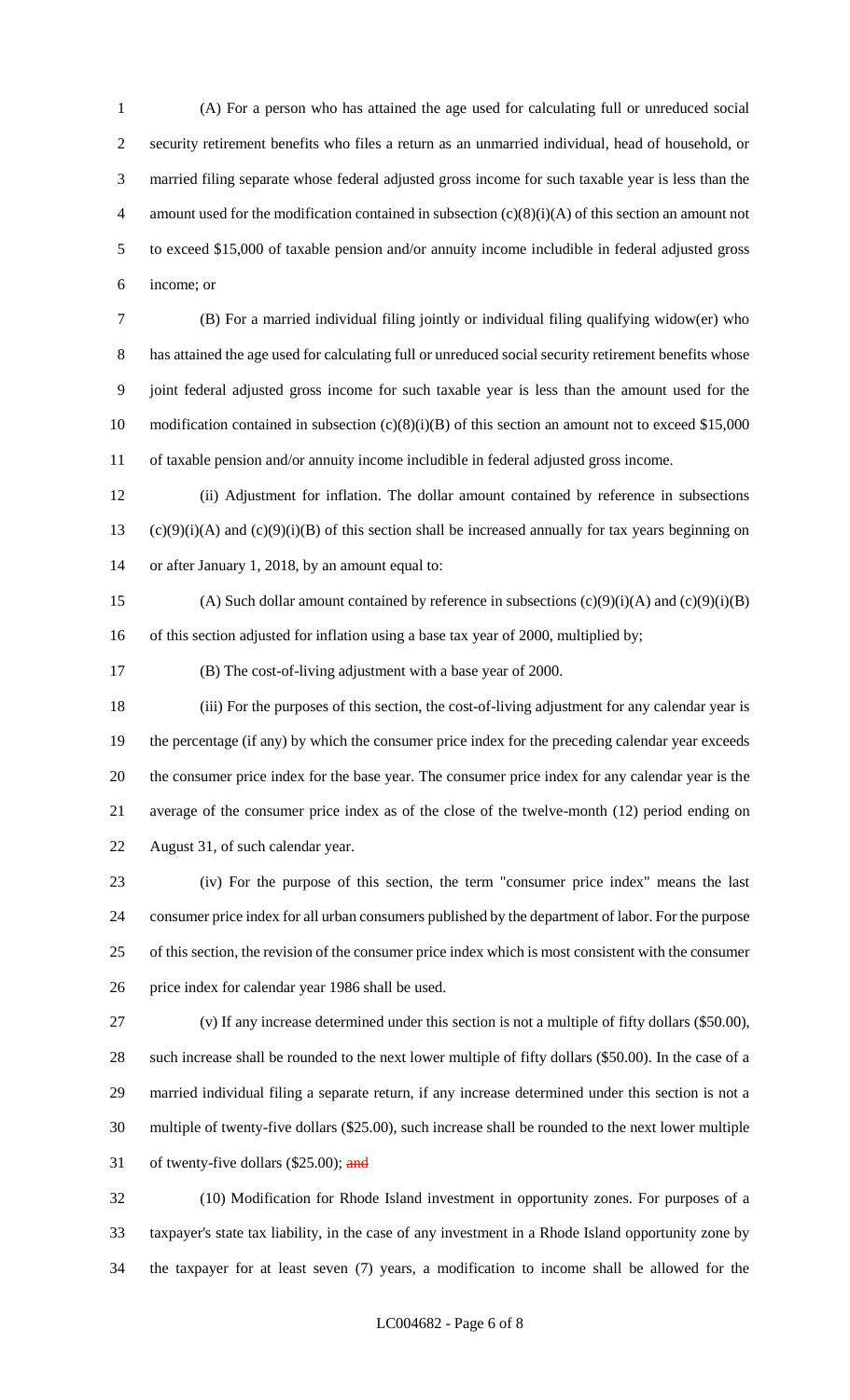- incremental difference between the benefit allowed under 26 U.S.C. § 1400Z-2(b)(2)(B)(iv) and
- 2 the federal benefit allowed under 26 U.S.C. § 1400Z-2(c); and
- (11) Modification for payment of interest on student loans. There shall be subtracted from
- federal adjusted gross income an amount equal to the payments of interest for the satisfaction of

outstanding student loans.

- (d) Modification for Rhode Island fiduciary adjustment. There shall be added to, or subtracted from, federal adjusted gross income (as the case may be) the taxpayer's share, as beneficiary of an estate or trust, of the Rhode Island fiduciary adjustment determined under § 44- 30-17.
- (e) Partners. The amounts of modifications required to be made under this section by a partner, which relate to items of income or deduction of a partnership, shall be determined under § 44-30-15.
- SECTION 2. This act shall take effect upon passage.

LC004682 ========

 $=$